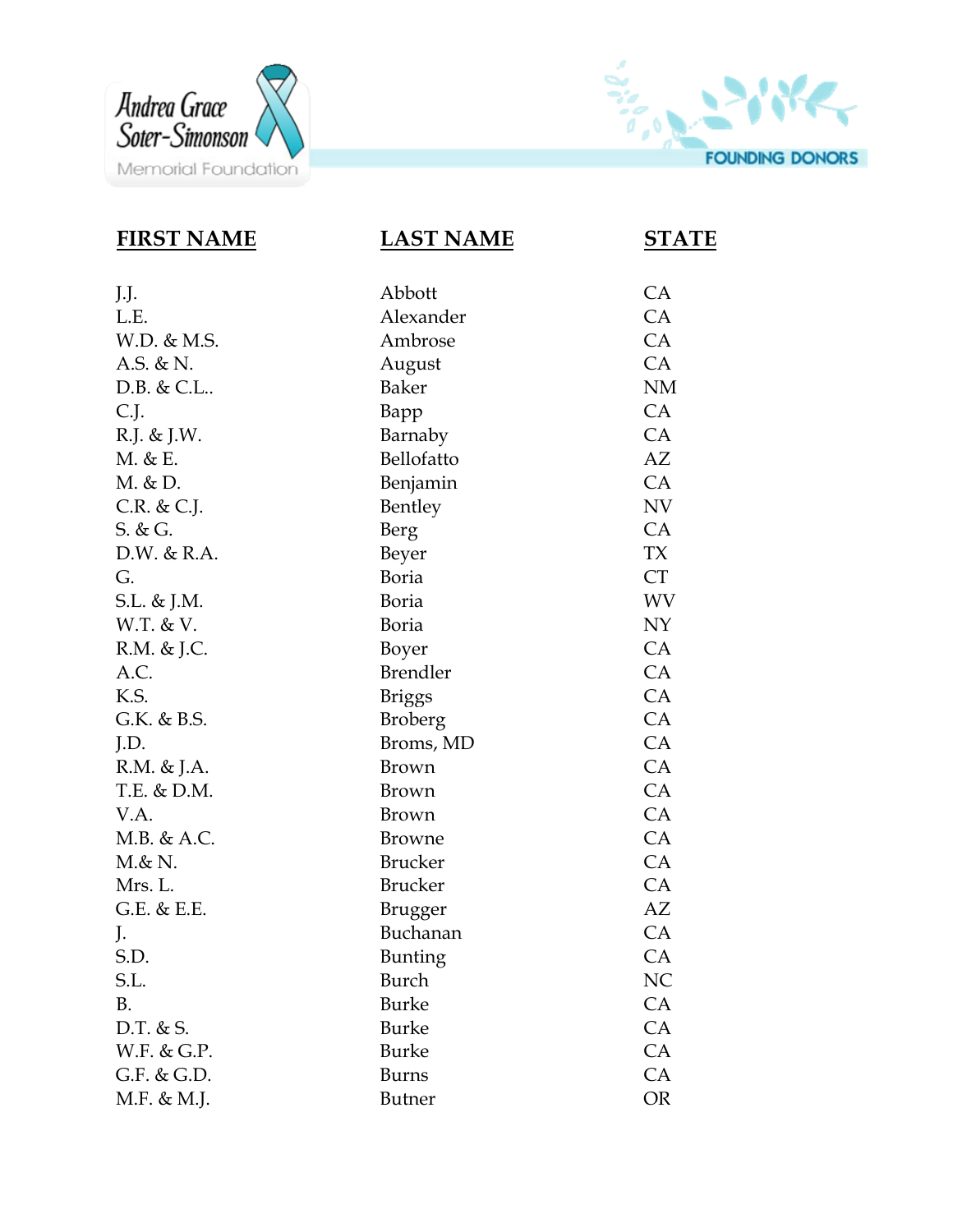



| L.C.            | Caccavelli     | МA        |
|-----------------|----------------|-----------|
| T.E.            | Caldwell, Inc. | CA        |
| E.W.            | Campbell       | CA        |
| D.L.            | Carlton        | CA        |
| J.A. & G.A.     | Carter         | NY        |
| R.T. & S.L.     | Case           | CA        |
| J.M.            | Catanzaro      | CA        |
| L.D.            | Caulkins       | CA        |
| R.J.            | Charton        | CA        |
| J.R.            | Cleator        | CA        |
| R.A. & J.A.     | Coert          | CA        |
| B.G. & L.F.     | Conner         | CA        |
| F.A. & A.S.     | Coppin         | CA        |
| E.F.            | Crews          | CA        |
| D.R. & C.Y.     | Crouse         | CA        |
| J. $& P.$       | Cuthrell       | CA        |
| G.J. & M.M.     | Czechanski     | CA        |
| M.F. & H.W.     | Daily          | CA        |
| D. $&$ J.W.     | Davidson       | CA        |
| J. F.           | Davies         | <b>OR</b> |
| L. & C.         | Dawes          | CA        |
| M.A. & G.D.     | Diaz           | CA        |
| P.E. & C.M.     | Drolson        | CA        |
| D.J. & F.A.     | Dudley         | CA        |
| CA.             | Eberly         | CA        |
| G.B.            | Everett        | CA        |
| S.M.            | Farrar         | CA        |
| M.E. & D.P.     | Fassett        | MI        |
| $R.A.$ & $G.$   | Feight         | AZ        |
| $D.E.$ & $M.D.$ | Forte'         | <b>CA</b> |
| A.P. & E.J.     | Fowkes         | <b>CA</b> |
| J.              | Franco         | CA        |
| F.W. & M.L.     | Galloway       | CA        |
| M.C.            | Galvan         | CA        |
| J.              | Gladstone-Shaw | CA        |
| N.J.            | Graham         | CA        |
| S.              | Grasso         | CA        |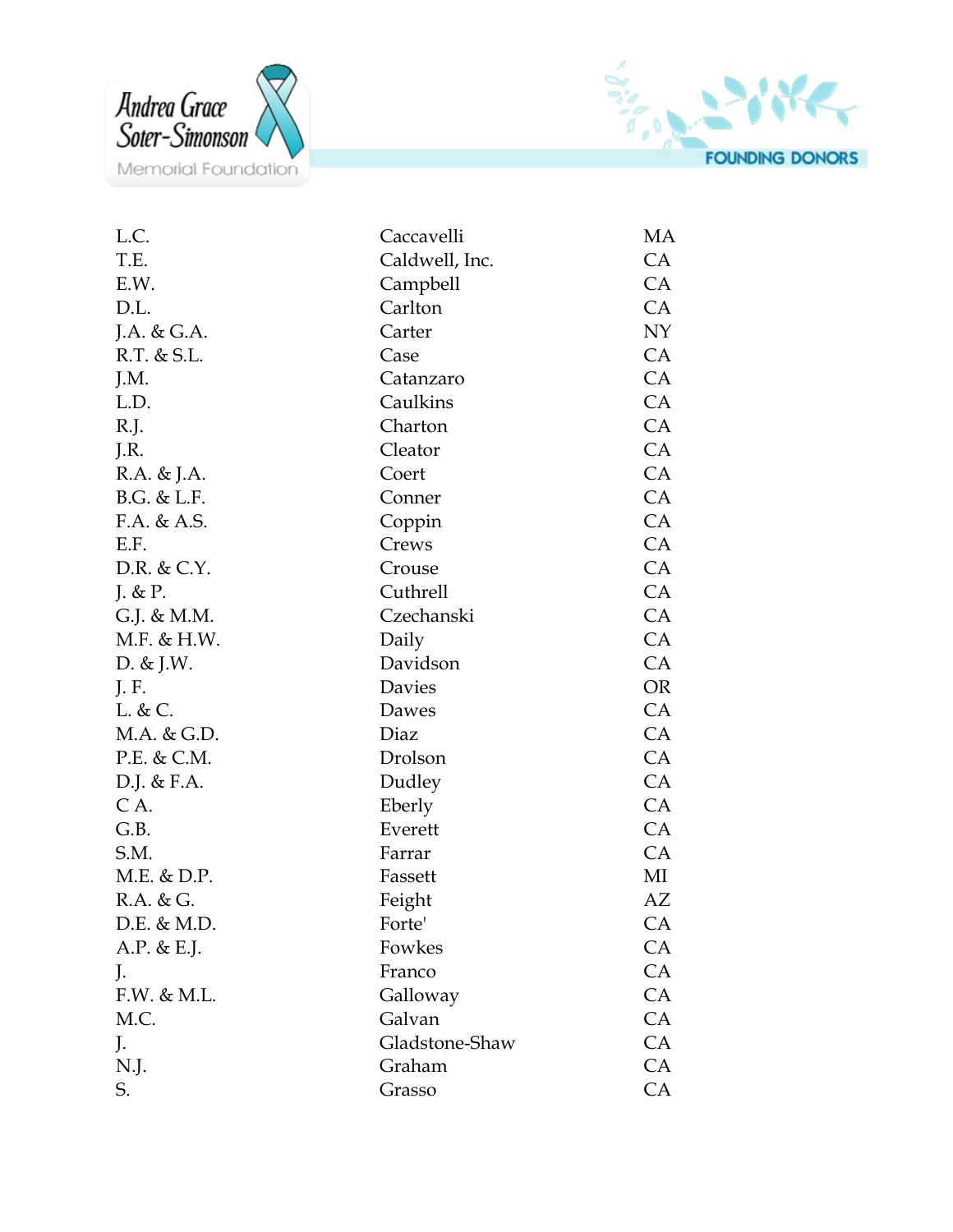



| W.K. & D.J.   | Hackman      | CA        |
|---------------|--------------|-----------|
| L.M.          | Hadlen       | CA        |
| J.J. & G.J.   | Hammer       | CA        |
| J.W. $& M.t$  | Hansen       | CA        |
| M.L.          | Harline      | CA        |
| L.E.          | Harwwod      | CA        |
| C.A. & CT.    | Hashbarger   | CA        |
| C.E.          | Hertel       | CA        |
| D & D.        | Hillary      | TX        |
| R.            | Horne        | CA        |
| C.R. & A.C.   | Huntsberger  | CA        |
| H.G.          | Jarvis       | <b>CA</b> |
| K.L. & R.B.   | Jones        | CA        |
| M.L.          | Jones        | CA        |
| JK. & T.E.    | Jordan       | CA        |
| R.            | Kapustay     | CA        |
| W.J. & E.O.   | Kearney      | CA        |
| J.P. $&$ S.M. | Keats        | CA        |
| $R.E.$ & $D.$ | <b>Keyes</b> | CA        |
| J.R. & C.A.   | Kinne        | TX        |
| M.E.          | Knoeller     | CA        |
| R. & L.       | Konstanzer   | CA        |
| J.A. & S.B.n  | Kozek        | CA        |
| A.J. & L.M.   | Koziol       | CA        |
| B.S.          | Kurtz        | CA        |
| M.A.          | Lang         | CA        |
| L.            | Law          | CA        |
| К.            | Linehan      | <b>WA</b> |
| A.F.          | London       | CA        |
| D.            | Ludwig       | CA        |
| R.J. & M.A.   | Marra        | FL        |
| I.W. & F.C.   | Martin       | <b>CA</b> |
| J.L.          | Materas      | CA        |
| D.L. & S.E.   | May          | CA        |
| N. & R.       | McLeod       | CA        |
| J.C.          | McMahon      | CA        |
| A.R. & P.     | Mooers       | NV        |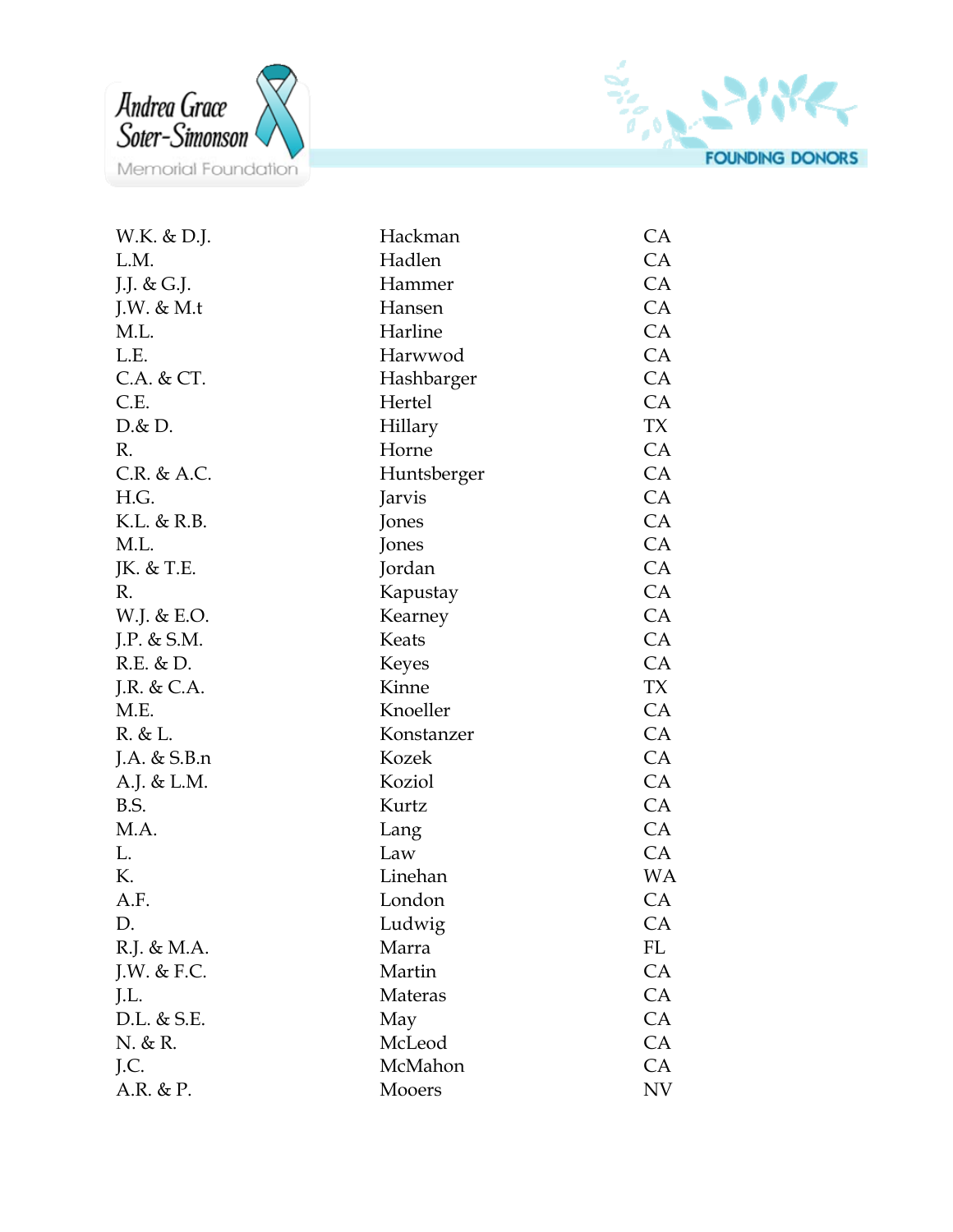



| R.P.            | Morris      | <b>CA</b> |
|-----------------|-------------|-----------|
| J.V.            | Morris      | CA        |
| $L.A.$ & $S.P.$ | Mountford   | CA        |
| D.G.            | Murray      | CA        |
| M.              | Musilek     | CA        |
| M.C. & R.       | Netzer      | CA        |
| Y.S.            | Newburg     | CA        |
| J.T.            | Noonan      | CA        |
| R.A.            | Orvis       | CA        |
| R.L.            | Owens       | CA        |
| T.M. & J.J.     | Oyan        | CA        |
| R.W. & R.J.     | Palmer      | CA        |
| J.A. $& D.$     | Pedersen    | CA        |
| R.P.            | Pepi        | MA        |
| B.P. & P.A.     | Perrine     | CA        |
| P.S.            | Peters      | CA        |
| M.A. & E.       | Phillip     | CA        |
| T.J. & H.       | Phillips    | CA        |
| C.K.            | Powell      | CA        |
| T.J.            | Przydzial   | CA        |
| C.M.            | Raffaelli   | CA        |
| J.K. & S.       | Rains       | CA        |
| C.J. & C.M.     | Reid        | CA        |
| R.E.            | Reid        | CA        |
| D.M.            | Responte    | CA        |
| L.D. & E.M.     | Richesin    | CA        |
| R.P.            | Rikki Horne | CA        |
| G.H. & W.       | Ringel      | <b>CT</b> |
| S.H. & N.       | Robinson    | CA        |
| A. & S.E.       | Roll        | CA        |
| $L.L.$ & $C.$   | Rubottom    | <b>CA</b> |
| B.F. & P.M.     | Rush        | CA        |
| J.E.            | Scheid      | CA        |
| S.H. & P.A.     | Scheid      | CA        |
| M & L.L.        | Schield     | CA        |
| G.W.            | Schlichter  | CA        |
| H.& M.          | Schwab      | CA        |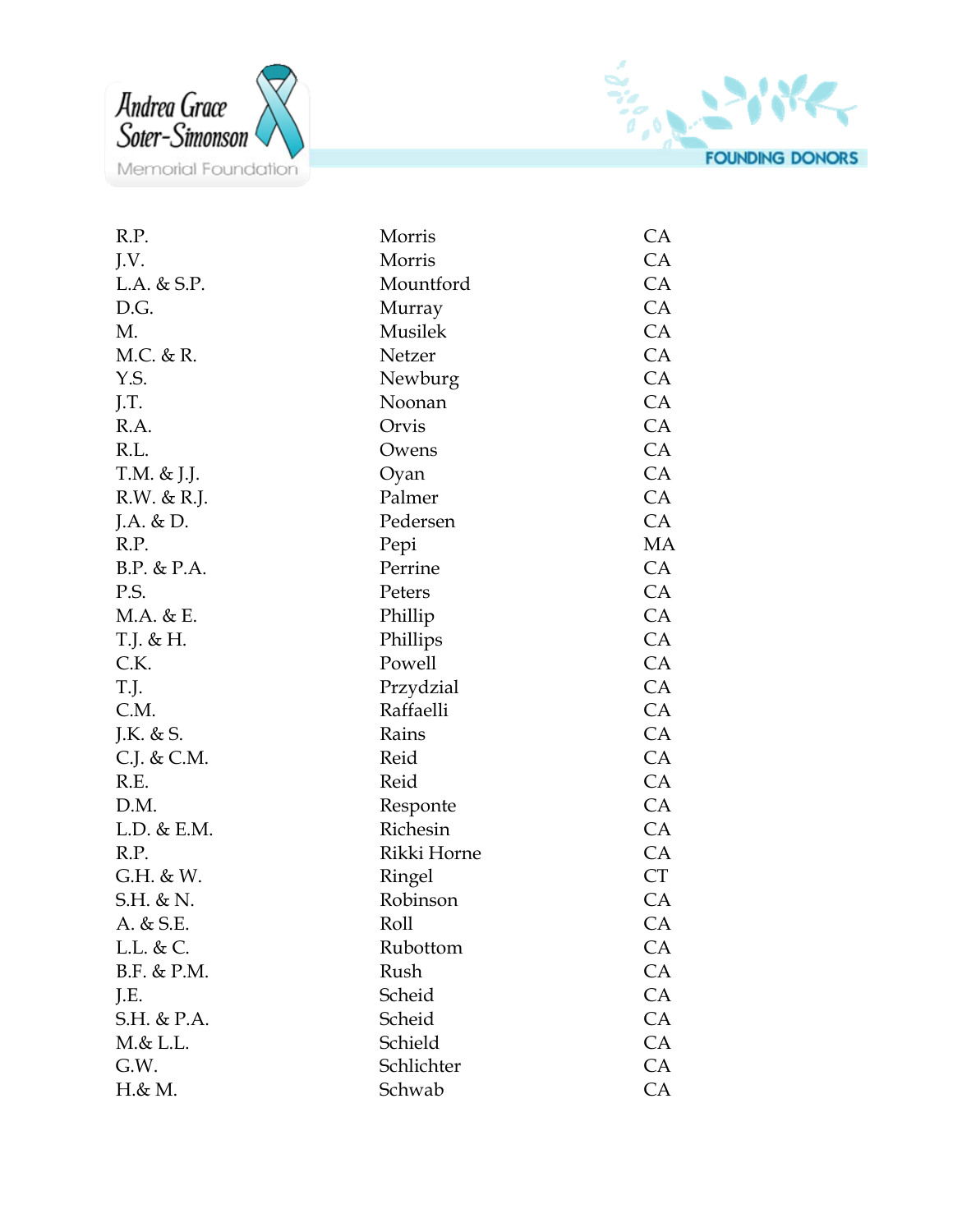



| R.H. & C.E.     | Scudder       | CA        |
|-----------------|---------------|-----------|
| F.S. & K.       | Serizawa      | CA        |
| N.              | Serizawa      | CA        |
| M.E.            | <b>Shanks</b> | <b>OR</b> |
| S.N. & J.A.     | Shinsky       | CA        |
| W. & M.         | Shipway       | CA        |
| P.A. & V.S.     | Simmen        | CA        |
| $E.D.$ & $F.E.$ | Slater        | CA        |
| $D.D.$ & R.     | Smith         | <b>CA</b> |
| S.D.            | Smith         | AZ        |
| S.J. & D.C.     | Smith         | CA        |
| W.P. & L.       | Soter         | CT        |
| S.K.            | Soy           | TX        |
| J.M.            | Spahr         | CA        |
| B.M. & L.       | Speyer        | CA        |
| $A.D.$ & T.     | Stampa        | CA        |
| M.F. & P.D.     | Stone         | CA        |
| R.L.            | Sutton        | CA        |
| $C.\& D.L.$     | Sylvester     | CA        |
| R.M. & E.M.     | Taylor        | CA        |
| V.W.            | Thomas        | OH        |
| J.B.            | Thordahl      | CA        |
| G.E. & E.L.     | Tillquist     | CA        |
| S.S. & E S.     | Trask         | CA        |
| V.G.            | Tryon         | CA        |
| F. & A.         | Virtue        | NV        |
| $E.M.$ & N.L.   | Von Essen     | CA        |
| E.G.            | Wagner        | CA        |
| D.E.            | Walden        | CA        |
| N.              | Wallin        | CA        |
| $E.B. \& B.$    | White         | AZ        |
| R.H. & C.A.     | Wilkerson     | CA        |
| К.              | Williamson    | CA        |
| R.              | Wilson        | CA        |
| M.K. & M.       | Winkler       | CA        |
| $M & \& N.$     | Wipf          | CA        |
| J.M.            | Wolfe         | CA        |